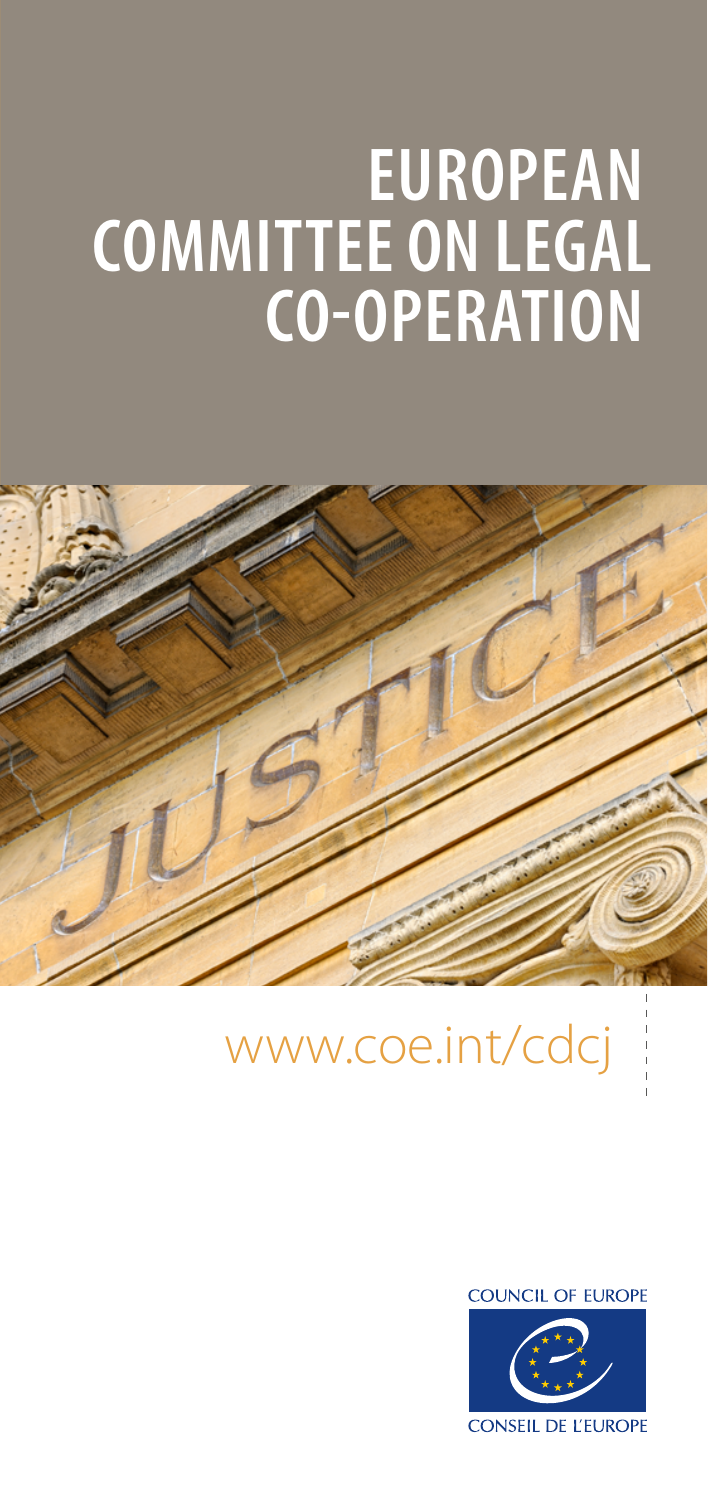#### THE EUROPEAN COMMITTEE ON LEGAL CO-OPERATION

ince its creation in 1963, the European Committee<br>
on Legal Co-operation (CDCJ) has developed a large<br>
and wide-ranging number of civil law standards<br>
in the field of public and private law aimed at helping ince its creation in 1963, the European Committee on Legal Co-operation (CDCJ) has developed a large and wide-ranging number of civil law standards Council of Europe member states meet the challenges of rapidly evolving societies, whether they concern protection of the individual, the family, civil society, the courts and the judiciary, access to justice, the public administration, or private business.

**With an output of 60 conventions and over 90 recom**mendations, resolutions or guidelines, the committee has provided a solid contribution to legal reform at European level. Its most recent key achievements include:

| × |  |
|---|--|
|   |  |

- ► Lobbying Recommendation of the Committee of Ministers on the legal regulation of lobbying activities in the context of public decision making (CM/Rec(2017)2)
- ► Whistleblowers Recommendation of the Committee of Ministers on the protection of whistleblowers (CM/Rec(2014)7)
- ► NGOs Recommendation of the Committee of Ministers on the legal status of non-governmental organisations in Europe (CM/Rec(2007)14)
- **Judiciary** ► Independence 5-year Plan of Action on strengthening judicial independence and impartiality in Europe (2016-2021)
	- ► Public prosecutors Recommendation of the Committee of Ministers on the role of public prosecutors outside the criminal justice system (CM/Rec(2012)11)
	- ► Judges Recommendation of the Committee of Ministers on Judges: independence, efficiency and responsibilities (CM/Rec(2010)12)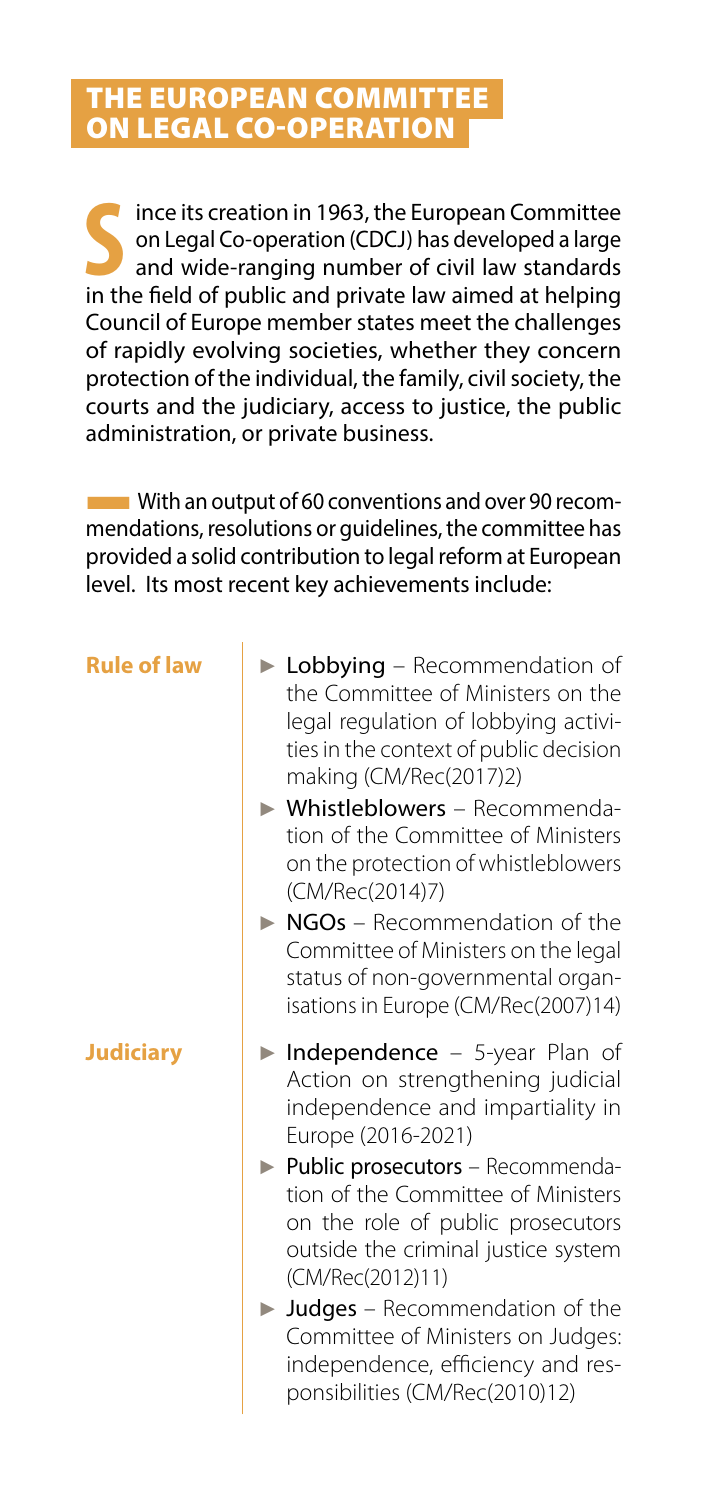| <b>Administrative</b><br>law                | $\blacktriangleright$ Public administration – Recom-<br>mendation of the Committee of<br>Ministers on good administration<br>(CM/Rec(2007)7)<br>$\blacktriangleright$ Handbook "The Administration and<br>You" (2018)                                                                                                                                                                                                              |
|---------------------------------------------|------------------------------------------------------------------------------------------------------------------------------------------------------------------------------------------------------------------------------------------------------------------------------------------------------------------------------------------------------------------------------------------------------------------------------------|
| <b>Family law</b><br>& children's<br>rights | Adoption – European Convention on<br>the Adoption of Children (Revised)<br>(CETS No. 202), 1 September 2011<br>$\triangleright$ Child-friendly justice – Guidelines<br>of the Committee of Ministers of the<br>Council of Europe on child-friendly<br>justice (2010)<br><b>Child relocation</b> - Recommenda-<br>tion of the Committee of Ministers<br>on preventing and resolving disputes<br>on child relocation (CM/Rec(2015)4) |
| <b>Nationality</b>                          | General rules - European Conven-<br>tion on Nationality (CETS No. 166),<br>1 March 2000<br>$\triangleright$ State succession – Council of Europe<br>Convention on the avoidance of<br>statelessness in relation to State suc-<br>cession (CETS No. 200), 1 May 2009<br>$\blacktriangleright$ Children $-$<br>Recommendation<br>of the Committee of Ministers<br>on the Nationality of Children<br>(CM/Rec(2009)13)                 |

#### CURRENT AREAS OF INTEREST TO CDCJ

**E-justice E-justice E-symbol E**nsuring access to justice in the digital age is a key concern for CDCJ. It is working on guidelines aimed at ensuring that online dispute resolution mechanisms are designed in compliance with Articles 6 and 13 of the European Convention on Human Rights. Guidelines on the use of electronic evidence in civil and administrative proceedings were prepared by CDCJ and adopted by the Committee of Ministers in 2019.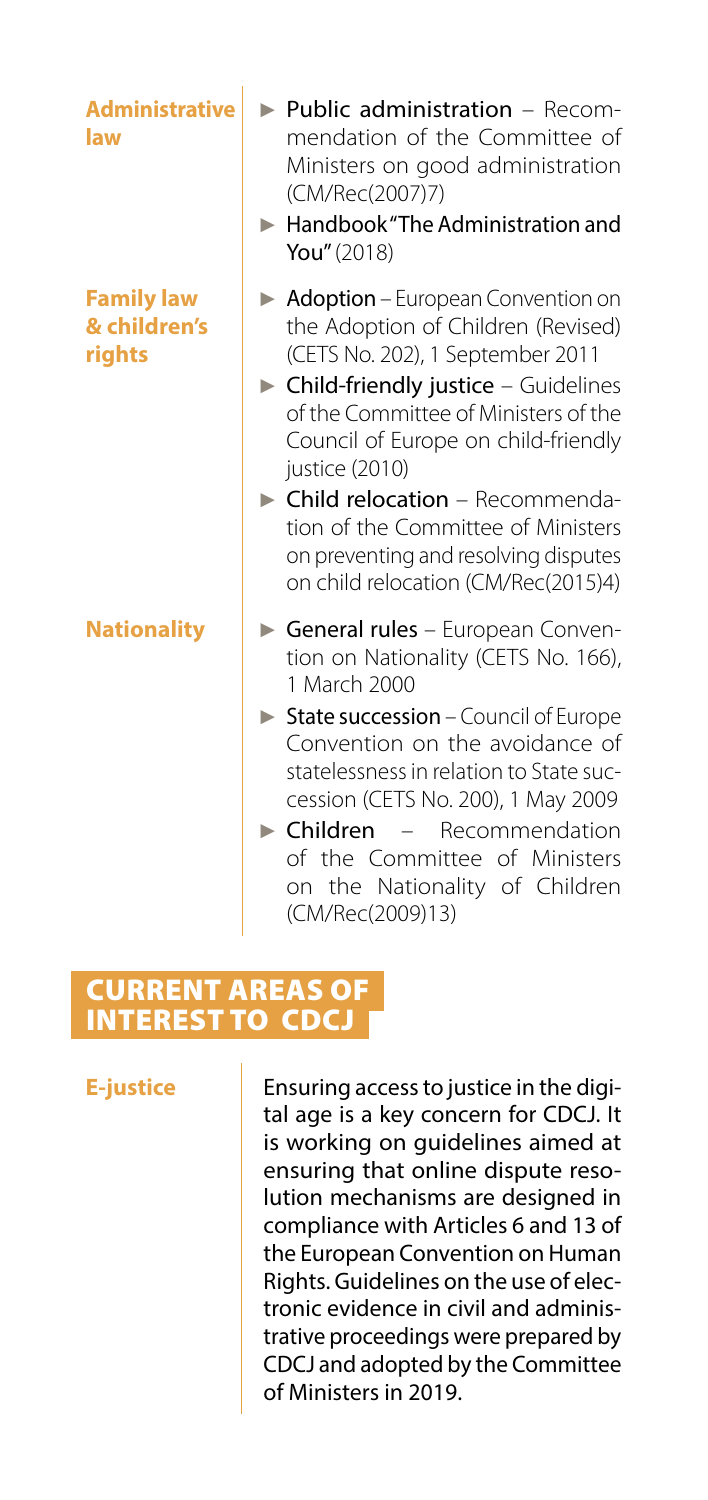#### **Administrative detention of migrants**

**Family law & children's rights**

**Legal Aid** Legal aid is fundamental for access to justice. Yet civil legal aid schemes are increasingly under financial pressure and their scope varies greatly between member states. CDCJ is working on policy guidance aimed at improving the efficiency and effectiveness of legal aid schemes (civil and administrative law).

> CDCJ is codifying existing international standards relating to the conditions in which migrants are held in administrative detention. The outcome of this work will enable national authorities and migrants' representatives to refer to a common set of standards in this area.

> Together with the Steering Committee for the Rights of the Child (CDENF), the CDCJ is preparing guidelines to protect the best interests of the child in situations of acrimonious parental separation and in domestic law proceedings by public authorities to limit parental responsibilities or place a child in care.

#### JUDICIAL REFORM AND LEGAL CO-OPERATION IN THE MEMBER STATES

**The Council of Europe implements many co**operation projects with member states to support their justice sector reform. CDCJ and its members contribute to the success of these projects with their expertise, particularly when they concern the application of standards developed by the committee, for example in the areas of:

- ► Civil and commercial law
- ► Judicial reform
- ► Child-friendly justice
- ► Administrative law
- ► Mediation and ADR
- ► Civil law procedure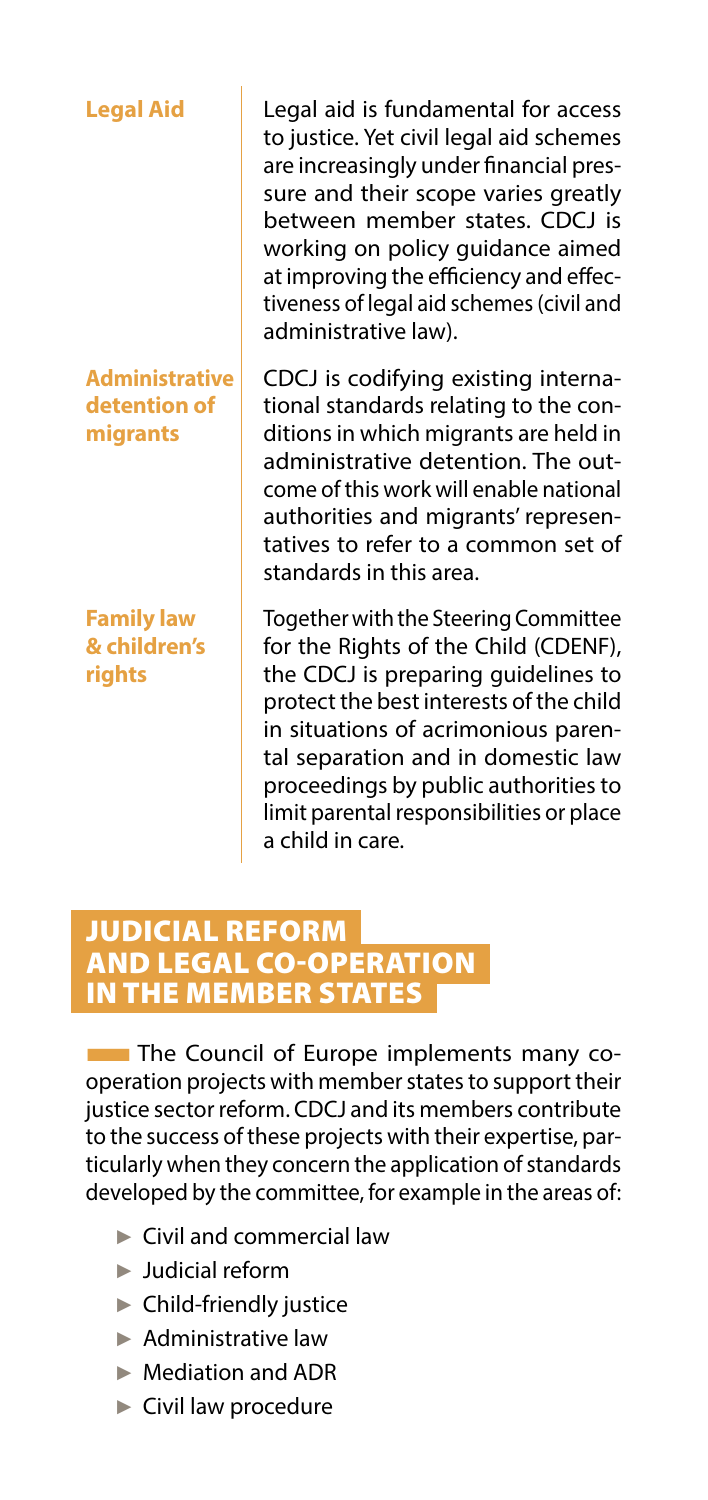#### THE EUROPEAN COMMITTEE ON LEGAL CO-OPERATION (CDCJ)

#### **Mission**

■CDCJ is an intergovernmental steering committee under the authority of the Committee of Ministers, the statutory decision-making body of the Council of Europe made up of the Ministers of Foreign Affairs of the 47 member states. It is the key point of reference for all questions of civil law and procedure in the areas of public and private law, and is responsible for standardsetting and facilitating co-operation between member states in these areas, drawing up proposals for binding and non-binding legal instruments and providing, on request, advice and expertise on their implementation. It reports directly to the Committee of Ministers on its work and future priorities for the Organisation.

### **Composition**

**EXTE:** CDCJ brings together representatives from all member States of the Council of Europe, mainly from the ministries of justice. Within their administration, CDCJ members are of the highest rank, with responsibility for planning, developing, co-ordinating and implementing all elements of government policy at national level within the remit of the committee.

#### **Working methods**

**EXTE:** CDCJ meets in yearly plenary sessions at the headquarters of the Council of Europe in Strasbourg. Its work is carried out, with the support of its Secretariat, in plenary meetings and by specialist working groups and committees of experts. CDCJ members represent their national authorities, provide their personal expertise to its work, and work collectively within the committee. A bureau of 7 members ensures the smooth running of the committee's work between plenary sessions.